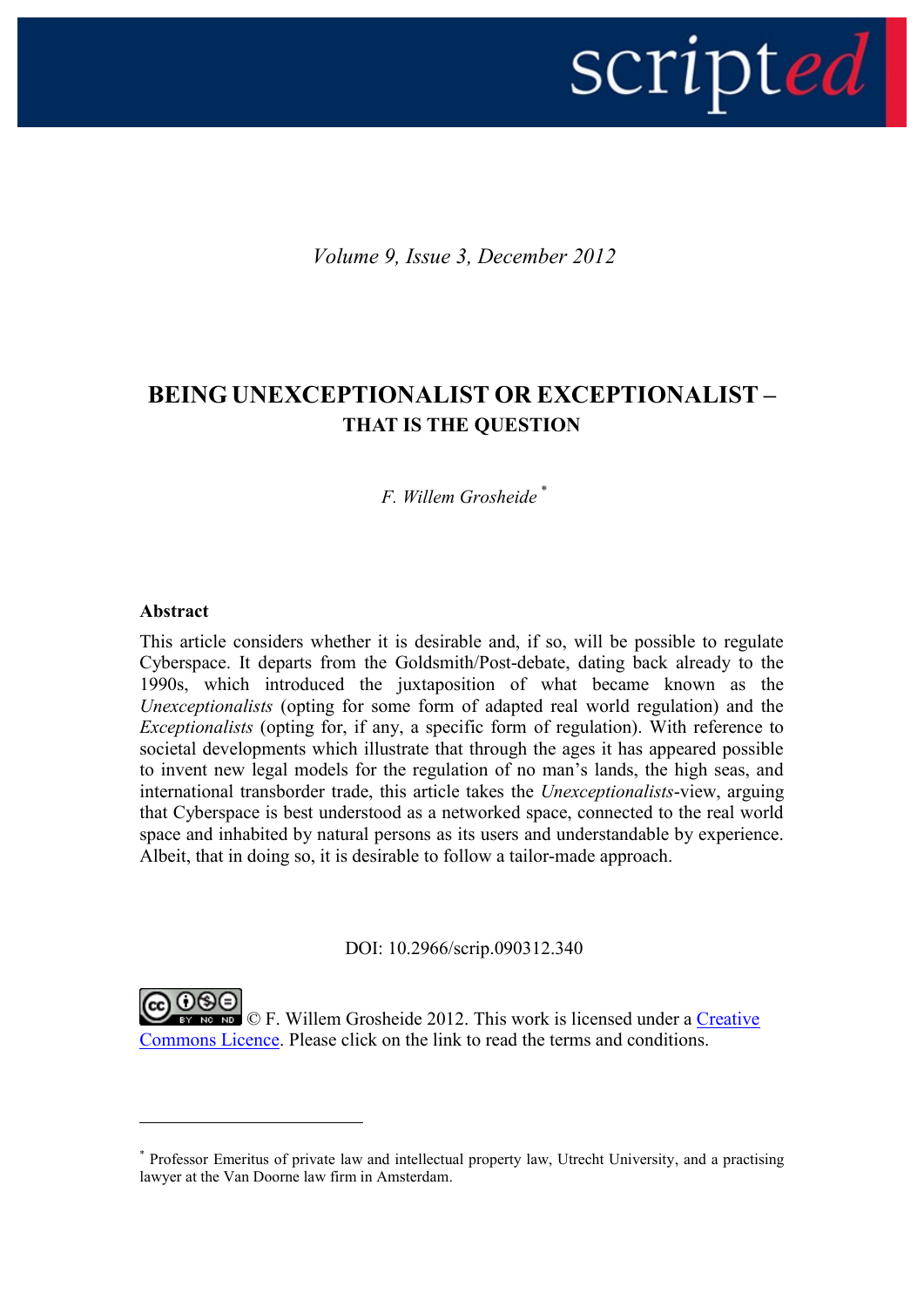## **1. Introduction**

1

This article is based on a presentation given at the Law in the Digital Area Conference earlier this year.<sup>1</sup> It served as a framework for the variety of issues that were presented during the conference.

In announcing this conference the organisers referred to the American scholarly debate between Jack Goldsmith and David Post – which started in the 1990s - concerning the fundamental question; does the real world law need to be adapted to fit Cyberspace? Goldsmith's *no* here opposes Post's *yes.* 2 In their track we find the respective positions of what became known as the *Unexceptionalists* and the *Exceptionalists.* Differently put, at the root of the Goldsmith/Post debate is the question regarding whether Cyberspace requires a system of rules which are quite distinct from the laws that regulate physical, geographicallydefined territories, or whether it is necessary to develop for Cyberspace its own effective legal regulations. That question has kept its *momentum* and as a consequence is still very topical today.

Framed and phrased in the words of the organisers of this conference, at stake is whether our traditional real world law is digitalisation-proof. For indeed, where do we find ourselves and who are we at present, having surfed on *The Third Wave* (Toffler), *Being Digital* (Negroponte) on the *Internet,* communicating *commodified information* (Rifkin) in *Cyberspace* (Gipson) which for the one *can only be free* (Barlow) because of its *place-ness*  (Post), but for the other should necessarily be reigned by physical world law (Goldsmith) or an adapted version thereof as a *Code* - no invisible hand (Lessig)? <sup>3</sup>

Looking for an answer to these questions, the first thing to do is to consider a range of subquestions such as: 1. whether Cyberspace can be conceived as a space similar or at least akin to a space in the common sense of that word, and if so, whether it is lawless out there, and if not, which law and whose law that is; 2. no less important, we should ask ourselves who we are out there, carrying either our real world identity or a different virtual world identity or maybe both. Considering these questions and sub-questions and placing them in a historical context, I have asked myself: are these questions really new? For, if not so, possible answers which have already been given could maybe be helpful for us today. So, are there any analogies to be found? Looking at regulating Cyberspace from that perspective in my view may add something to the approaches so far taken in legal doctrine and legal practice.

 $1$  The conference was organised under the supervision of the Legal Research Master of Utrecht University. The Netherlands, on 9 March 2012.

<sup>2</sup> Jack L. Goldsmith, "Against Cyberanarchy" 65 *University of Chicago Law Review* (1998), 1199-1250; David G. Post, "Against Against Cyberanarchy" (2002) 7 *Berkeley Technology Law Journal* 1365-1383; David G. Post, "Governing Cyberspace: Law" (2008) 24(4) *Santa Clara Computer & High Technology Law Journal* 883-913 The indicated debate is analysed from a Western perspective only.

<sup>&</sup>lt;sup>3</sup> I use *space* and *place* as exchangeable terms. Equally, the terms *Cyberspace* (Term first coined by Gibson, Burning Chrome (1982) and popularised in Gibson, *Neuromancer* (1984), *Internet* (First coined in 1974) and *World Wide Web* (Coined by Berners-Lee in 1991 see, generally<http://info.cern.ch/>(accessed 3 Dec. 12)) for present purposes are used indiscriminately. Further, the term *virtua*l is used in contrast to *actual, physical* and *real*, although the fist may be the more accurate.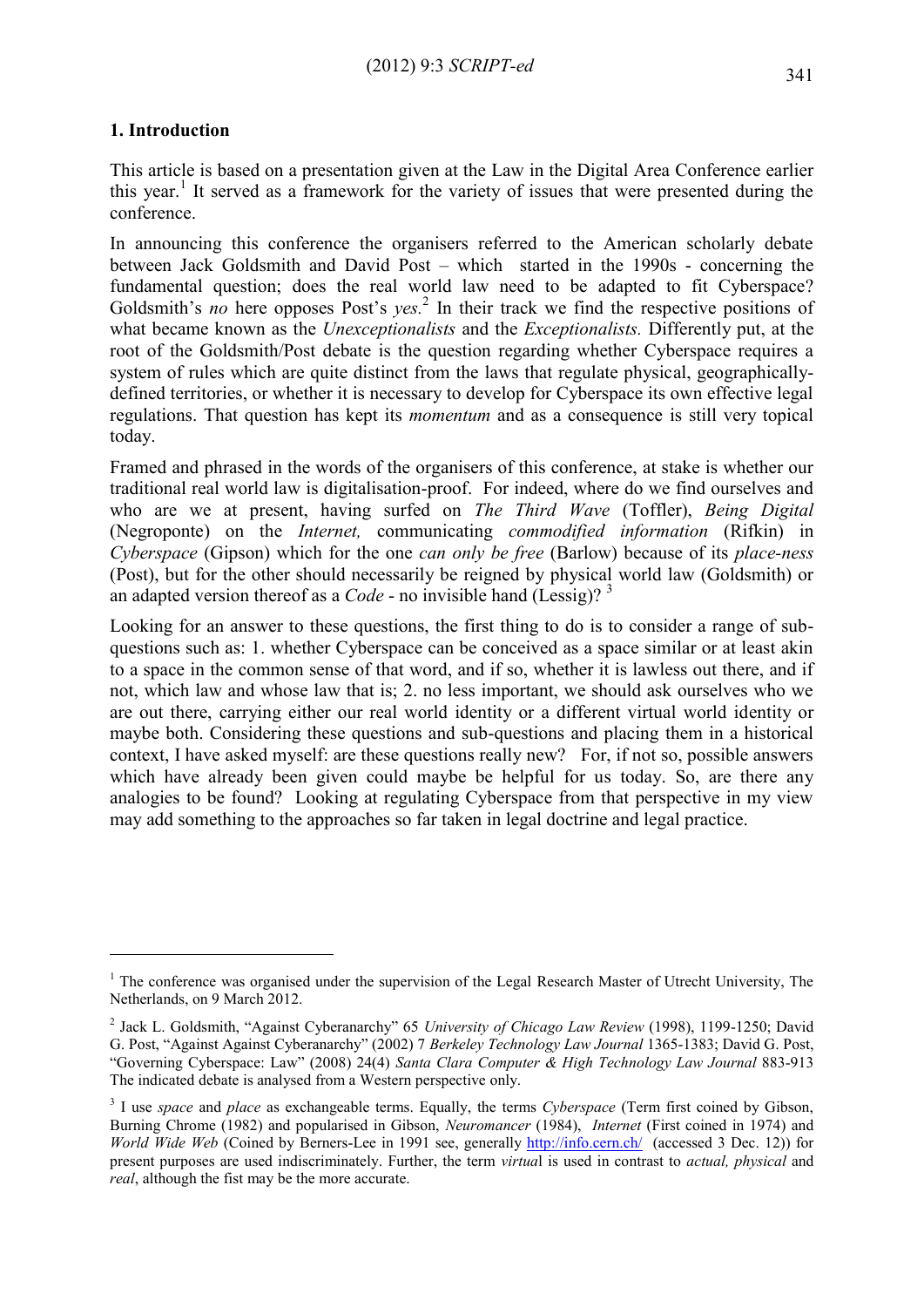#### **2. Law and Space**

#### *2.1. Law, Space and the Real World*

Let us start with the issue of space in relation to the traditional legal requirement of a welldefined and governed territory which is required for a legal system to exist.<sup>4</sup>For that, reference should be made to the Treaty of Westphalia of 1648 and the system of nation states which it introduced.

In the treaty the European powers of the time agreed upon an organisational and legal framework that recognized their right to function as independent and sovereign entities, having undisputed political control, with the right to uphold freedom of religion, and to reach agreement between neighbouring states on territorial boundaries. Since then, the nation state has become ubiquitous on the land surfaces and the territorial seas of the earth.<sup>5</sup>

As an outcome of the described development, it became characteristic of a modern view of land and its locus in the nation state to make a connection between territory, exclusive jurisdiction and formal equality among individuals.<sup>6</sup> But as will be seen in Section 2(3), in the course of time, it has appeared to be possible to extend the concept of territory, in its connection to law, to spaces that at first were considered to be no man's land. The same is true for what happened with respect to the regulation of the seas. No less revolutionary was the gradual recognition by states of non-state law for international commerce.

#### *2.2. Law, Space and the Virtual World*

How does all this apply with regard to the virtual world? If it is true, that for the law to rule, it needs a space, *i e.* a relation to a territory, is that Cyberspace? Is the virtual world a space? In the words of Geist: *Is There a There There*? <sup>7</sup> With this question we find ourselves right in the middle of the Goldsmith/Post debate. The answers to this question all - in my reading of the legal literature which comes to terms with the indicated debate - either implicitly or explicitly reflect upon the issue of space. In doing so, one of three approaches seems to be followed: *i*. contesting that Cyberspace is a space at all; *ii*. accepting Cyberspace as a space comparable to the physical world; *iii*. stipulating that Cyberspace is a space which is different from the physical world. Questions about regulating Cyberspace have given rise to a voluminous legal

<sup>&</sup>lt;sup>4</sup> M.A. Thomas, "The Changing Nature of Sovereignty and International Law since Westphalia", in R.A. Herr (ed.), *Sovereignty at Sea: From Westphalia to Madrid* (University of Wollongong, Australia: Centre for Maritime Policy 2000 – no. 11), p.28-37; Richard Mohr, "Law and Identity in Spatial Contests", (2003) 5(1) *National Identities* 53-66. But see for criticism already Max Weber, *Economy and Society: An Outline of Interpretative Sociology* (University California Press, 1978); further, Desmond Manderson, *Songs without Music: Aesthetic Dimensions of Law and Justice* (University of California Press, 2000); Peter Fitzpatrick, *Modernism and the Grounds of Law* (Cambridge University Press, 2001). Besides, it is of note that the concept of space is used in various environments. See on that L. Strate, R. Jacobson, and S. Gibson . (eds), *Communication and Cyberspace: social interaction in an electronic environment* (Hampton Press, 2003).

<sup>&</sup>lt;sup>5</sup> See on the difficulties in constructing an abstract articulation of the concept of the nation state H. Patrick Glenn, "The National Legal Tradition" , (2007) 11(3) *Electronic Journal of Comparative Law*.1-15 at 13 available at<http://www.ejcl.org/113/article113-1.pdf> (accessed 3 Dec 12)

 $<sup>6</sup>$  Mohr, note 4 at p. 2.</sup>

<sup>&</sup>lt;sup>7</sup> Michael A. Geist, "Is There a There There? Toward Greater Certainty for Internet Jurisdiction", (2001) 16(3) *Berkeley Technology Law Journal* 1345-1406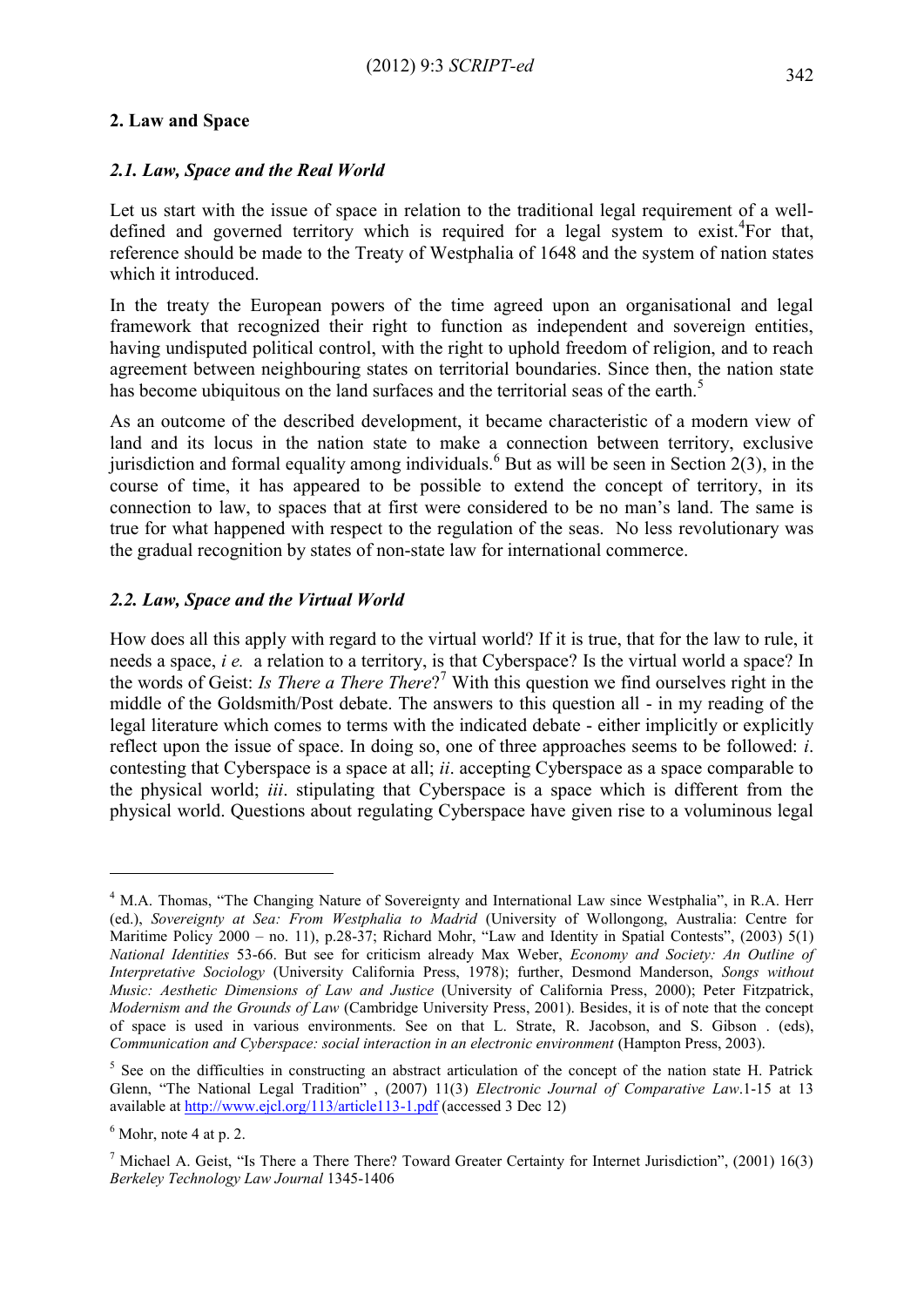literature of *pros* and *cons.* A distinction can here be made between the *Citizens approach* and the *Netizens approach*. 8

In the second and third approach the application of the term space is qualified as metaphorical.<sup>9</sup> However, applying this metaphor is not judged by everyone in the same way. Some, like Hunter, argue that viewing Cyberspace as s(pl)ace has mistaken the descriptive question of how we think about it, with the normative question of how we should regulate it. According to Hunter Cyberspace as a s(pla)ce metaphor has introduced property thinking with respect to a domain which was initially an endless expanse of space (open, free, replete with possibility). As a consequence an undesirable private control of the previous commonslike Cyberspace follows as well as the emergence of the digital anti-commons.<sup>10</sup> Building on Hunter and exposing why, in his eyes, courts applying the place metaphor end up nowhere, Lemley adds the argument that even if one accepts this metaphor *in toto*, it also does not have to follow that everything in Cyberspace must be privately owned or that private ownership rights include complete rights of exclusion.<sup>11</sup>

Others, like Cohen, take a stance against the Exceptionalists' theories about Cyberspace and space.<sup>12</sup> According to Cohen, Exceptionalists, when considering Cyberspace as a separate place, tend to overlook the fact that Cyberspace should be seen as both an extension and an evolution of everyday spatial practice, as a space is neither separate from real space nor simply a continuation thereof. Exceptionalists fail to appreciate the many and varied ways in which Cyberspace is connected to real space and alters the experience of people and communities whose lives and concerns are inextricably rooted in real space. Cyberspace should be considered as part of lived space, and it is through its connection to lived space that Cyberspace must be comprehended and, as necessary, regulated. Arguing that the Cyberspace metaphor captures a dimension of experience that should not be overlooked, in conclusion this leads Cohen to the following:

<sup>8</sup> One may say that it all began with John Perry Barlow's, *A Declaration of Independence* (1996) available at [http://w2.eff.org/Censorship/Internet\\_censorship\\_bills/barlow\\_0296.declaration](http://w2.eff.org/Censorship/Internet_censorship_bills/barlow_0296.declaration) (accessed 3 Dec 2012), referring to Stewart Brand's slogan 'Information wants to be free', which was invoked in the 1960s against limiting access to information by new technologies. See R. Polk Wagner, "Information wants to be free: Intellectual Property and the mythologies of control"(2003) 103 *Columbia Law Review* 995-1034 available at <http://www.law.upenn.edu/fac/pwagner/wagner.control.pdf> (accessed 3 Dec 12) right from the start criticised by amongst others;. Reilly Jones, "A Critiques of Barlow's "A Declaration of the independence of Cyberspace" (1996) 8(2) *Extropy # 17*. See also, Joseph H. Sommer, "Against Cyber Law" (2000) 15 *Berkeley Technology Law Journal* 1145 available at <http://www.law.berkeley.edu/journals/btlj/articles/vol15/sommer/sommer.html> (accessed 3 Dec 12) (Most legal issues posed by the new technologies are not new at all and existing law is flexible enough to deal with such issues).

<sup>&</sup>lt;sup>9</sup> All three approaches also pay attention to the dilemma of the commons (liberty; underuse) and the anticommons (enclosure; overuse), and the socio-economic effects thereof. See on that Michael Heller (ed.), *Commons and Anticommons* (Edward Elgar, 2009); James Boyle, *The Public Domain* (Yale University Press, 2008) at 47-53. I leave this issue aside here.

<sup>10</sup> Dan Hunter, "Cyberspace as Place, and the Tragedy of the Digital Anticommons" (2003) 91(2) *California Law Review*, 439-519.

<sup>11</sup> Mark A. Lemley, "Place and Cyberspace" (2003) 91 *California Law Review* 521-542.

<sup>12</sup> Julie E. Cohen, "Cyberspace As/And Space"(2007) 107 *Columbia Law Review*. 210-256: *Even though conventional wisdom now rejects the initial exceptionalists' claim that cyberspace is inherently more free than "real" space, the belief that it is nonetheless inherently different has persisted. At the same time, however, court decisions in cases challenging unauthorized access to web-based information have invoked place- and spacebased metaphors to serve a variety of far more pragmatic purposes relating to the demarcation of virtual "property".*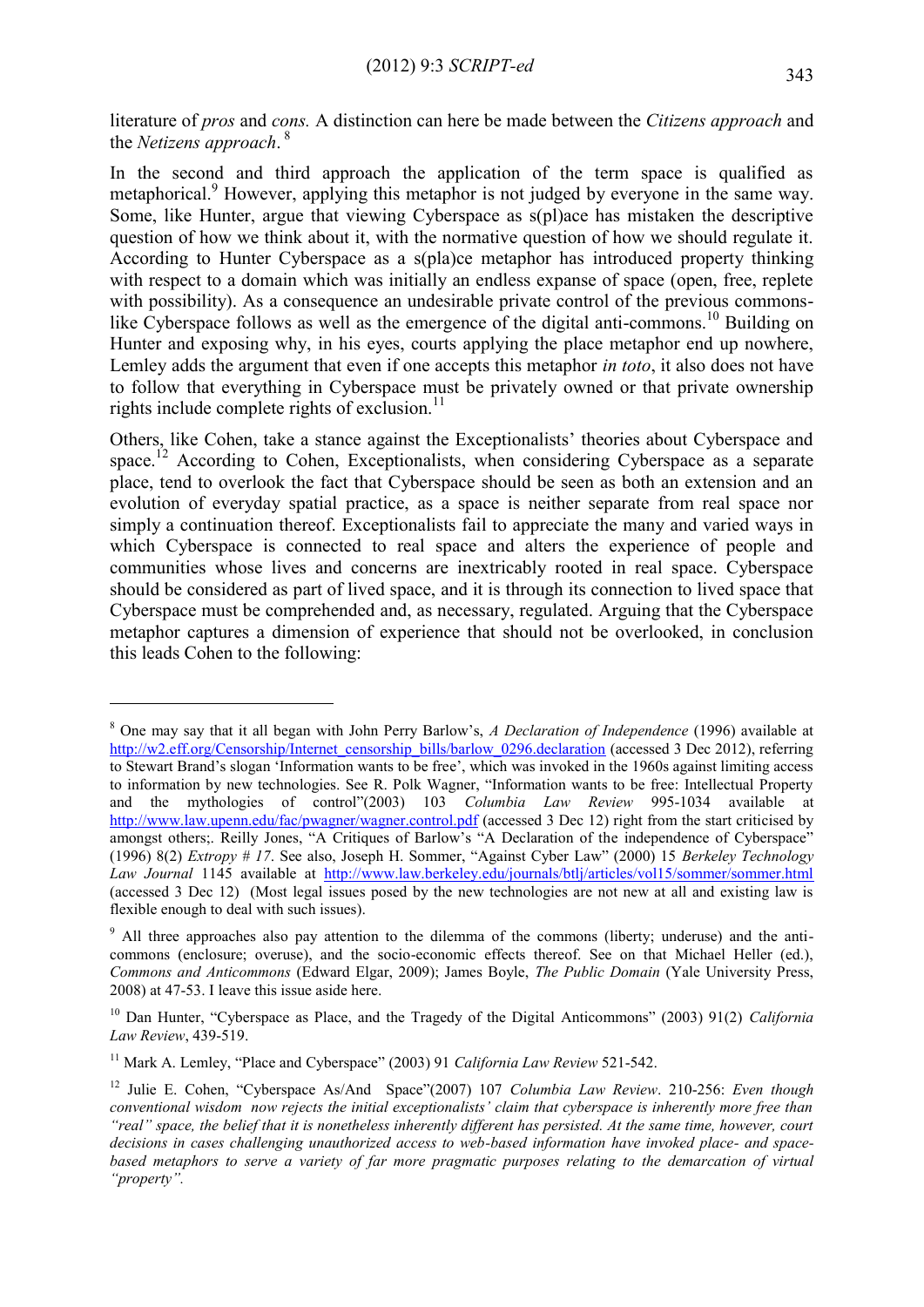""Cyberspace" is most usefully understood as connected to and subsumed within an emerging, networked space that is inhabited by real, embodied users and that is apprehended through experience.… If so, however, it becomes especially important to recognize that the design/regulation choices that we make are not just choices about "cyberspace" in isolation from "real space"."<sup>13</sup>

# **Interim conclusion 1**

For a first interim conclusion I can say that I share the approach of the second category. In my view, it is desirable (following from my assumptions about human societies and law) to legalise Cyberspace in a way which is comparable to the way in which this is done in the physical world. In doing so, as has been convincingly argued by Cohen, the Cyberspace metaphor should be understood as a conceptual tool, meant to refer to an emerging networked space that is inhabited by real, physical persons and that is understandable through experience. In addition, the extension of real world law to Cyberspace may be justified by reference to developments in the physical world that show how human societies through the ages have managed to cope with legally ordering what was considered as spare, unoccupied space. In doing so, successively the *Terra Nullius* concept, the *Mare Liberum* concept*,* and the *Lex Mercatoria* concept will be reviewed.

# **2.3. Terra Nullius concept, Mare Liberum concept, Lex Mercatoria concept**

The so-called *terra nullius* concept was used during the time of Western colonization in order to justify the taking of what was seen as no man's land, places either inhabited or not habited.<sup>14</sup> Such occupation was also justified in cases where any prior sovereign had expressly or implicitly relinquished sovereignty over a certain place. Not being governed by a form of political organization similar to that of the colonisers made such places in their eyes lawless.

It is of note that the *terra nullius* concept could only develop after the introduction in European law of another Roman law-based concept: that of the *lex terrae*. <sup>15</sup> According to that latter concept, law could be applied throughout a nation rather than to individuals as group members. Boaventura Sousa Santos refers to this development, marking the move from various special laws based on group membership to compulsory state membership, as the process of the homogenisation of law within a territory.<sup>16</sup>

According to the *terra nullius* concept, a space needed a (new) sovereign to transform it into a territory before it was possible to install a legal system. At first this *terra nullius* concept had no expressed legal basis. For that the world had to wait until, in the  $18<sup>th</sup>$  Century, the Swiss

1

<sup>13</sup> *Ibid* at 212-213; 225-226; 255-256 (quotation).

<sup>14</sup> Mohr, note 4 above at 7: *The space of the colonies was (...) negated, seen as empty. This empty geographical space of the world beyond Europe was seen to be in need of 'filling' with cultivation. Christianity, law and white people. This emptiness derives from European notions of space as well as from the lack of comprehension of specific objects and events that were to be found in the new lands 'discovered' by Europeans.*

<sup>&</sup>lt;sup>15</sup> Mohr, note 4, at 53, referring to the law of the Norman Kings in England in the  $11<sup>th</sup>$  Century. The *lex terrae*, codified in the Magna Carta of 1215, replaced the *lex regis* (the law of the King).

<sup>16</sup> Boaventura de Sousa Santos, *Toward a New Common Sense: Law, Science and Politics in the Paradigmatic Transition* (Routledge, 1995), at 468.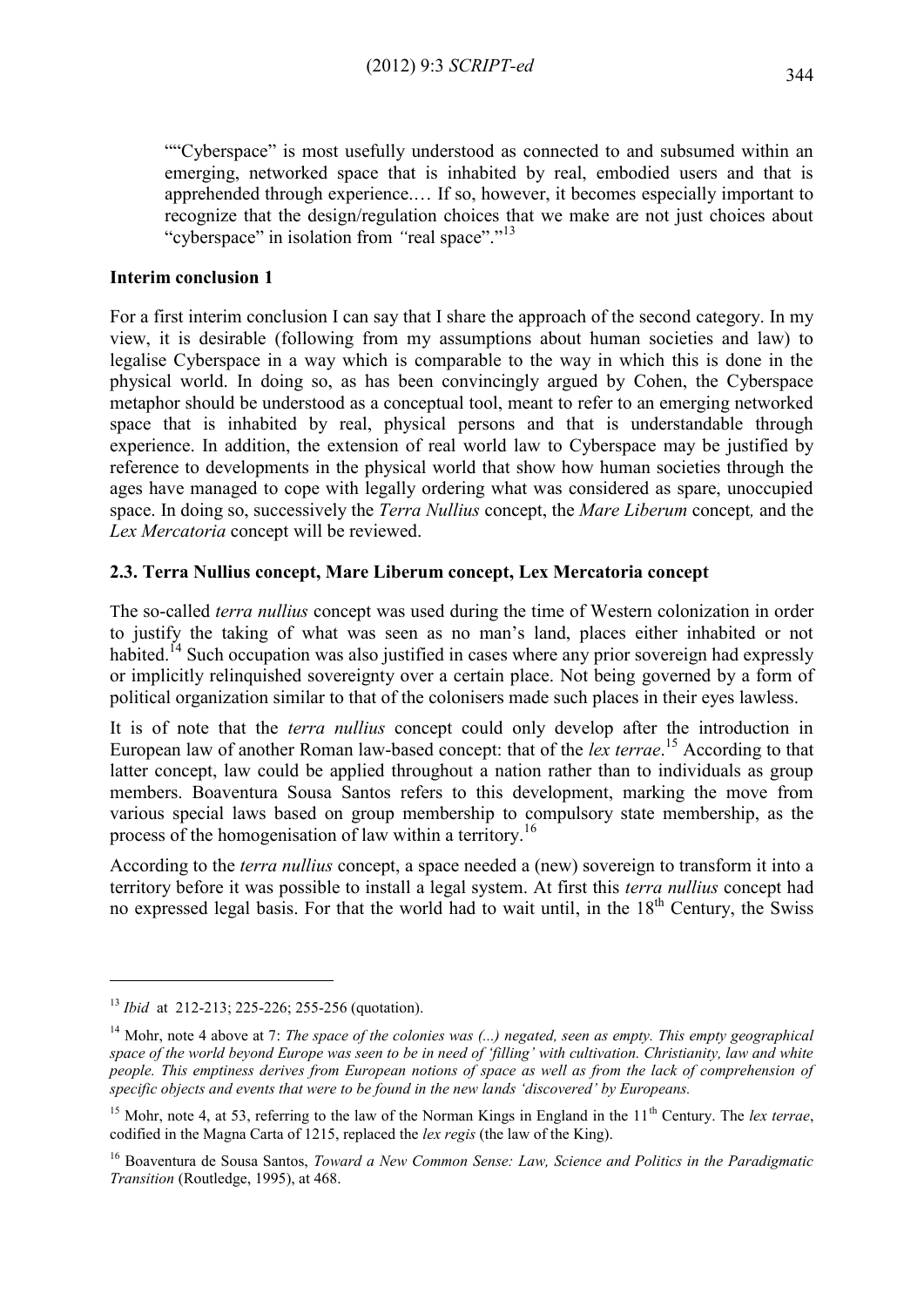legal philosopher and scholar De Vattel developed theories about the foundation of international law.<sup>17</sup>

Even more illuminating is to remember the international legal ordering of the international seas. The doctrine of *mare liberum*, as developed by Hugo Grotius, a Dutch legal philosopher and scholar, is world famous in this respect. Commissioned to do so by the Vereenigde Oostindische Compagnie (VOC - Dutch East India Company), which needed a free sea for its international trade, Grotius formulated, in 1609, as a new principle that all nations were free to use the sea for seafaring trade, since no state government could legally claim the sea as its property.<sup>18</sup> No man's waters as an equivalent of no man's lands, so to say. Grotius's treatise was directed towards the Portuguese who promoted the concept of *mare claus(tr)um* in order to justify their monopoly claim on East Indian trade. The latter concept was already formulated around 1608 as an answer to Grotius by the British lawyer John Selden. Selden's work was also commissioned, this time in order to contest the claim of Dutch fishermen who fished the waters along the English coast.<sup>19</sup> However, his study was only published in 1635 because King James I blocked an earlier publication for political reasons. In the end the *mare liberum* doctrine acquired international recognition.

After their introduction both the *terra nullius* and the *mare liberum* doctrines evolved throughout the  $18<sup>th</sup>$  and the  $19<sup>th</sup>$  Centuries, finally being incorporated in various international agreements and treaties. It is of note that this all was done by nation states which saw the interests of their peoples best served in that way. An important phenomenon in this respect became the flag which any nation state had chosen as the principal instrument to refer to its national identity. With regard to the no man's land doctrine, in the course of time it became strenuously discussed whether planting a nation state's flag on unoccupied places could vest state ownership thereover. Examples here are the legal status of the North Pole and the Arctic Region, and later on that of Outerspace places like the Moon and Mars. All this has now been dealt with by international agreements.<sup>20</sup>

An intriguing story here is what happened with the Moon. In the mid-1960s the American President Johnson, being forced to take money from the space race to fund the Vietnam War, feared that if, as a consequence thereof, the Russians would win the race to the Moon, they were likely to claim ownership over it. So he instigated negotiations for what became known as the 1967 Outerspace Treaty.<sup>21</sup> The treaty explicitly forbids any government from claiming

1

<sup>17</sup> Emer de Vattel, *Droit des gens; ou, Principes de la loi naturelle appliqués à la conduite et aux affaires des nations et des souverains* (Neuchatel, 1758).

<sup>&</sup>lt;sup>18</sup> Hugo Grotius, *Mare Liberum* (The Freedom of the Seas) (Oxford University Press, 1916), originally published by Elzevier in 1609.

<sup>19</sup> John Selden, *Mare Clausum* (1608). He defended the existence of an *Ocianus Britannicus* which, like other seas, could be owned and possessed by means of a fleet. See on the Grotius/Selden dispute Wilhelm G. Greve, *The Epoches of International Law* (De Gruyter 2000), Part Two, Ch. 9, at 257.

<sup>20</sup> J.N.K. Mansell, *Flag State Responsibility – Historical Development and Contemporary Issues* (Springer, 2009)Chapter 2 at 13-24 What may be called space law can be described as the body of law applicable to and governing space-related activities. Today, it consists of five international treaties and five sets of principles governing Outer Space. Lyall Francis, Paul B. Larsen, *Space Law: A Treatise* (Ashgate,2009); See generally, http://www.oosa.unvienna.org/oosa/en/FAQ/splawfaq.html (accessed 3 Dec 12)

<sup>&</sup>lt;sup>21</sup> The Outer Space Treaty, formally the Treaty on Principles Governing the Activities of States in the Exploration and Use of Outer Space, including the Moon and Other Celestial Bodies, entered into force on 10 October 1967 available at<http://www.oosa.unvienna.org/oosa/SpaceLaw/outerspt.html> (accessed 3 Dec. 2012). As of October 2011, 100 countries are state parties to the treaty, while another 26 have signed the treaty but have not completed ratification. The drafted Moon Treaty of 1979 was meant to be a follow-up to the Outer Space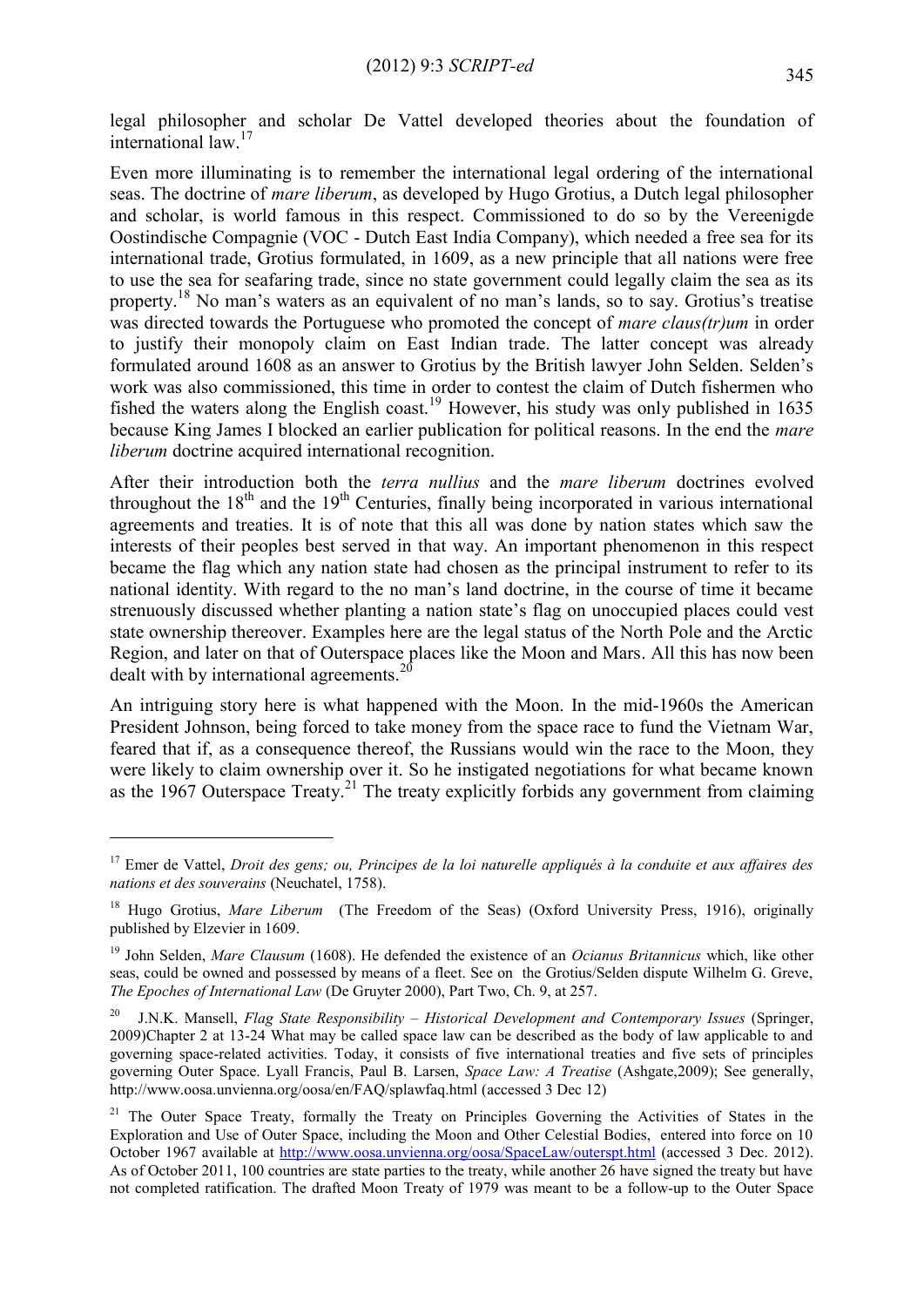ownership on a celestial resource such as the Moon or a planet, providing that these resources are the common heritage of mankind. Except for regulating the aspect of ownership claims no particular regulation has been agreed upon internationally.

Similar was the development that followed the introduction of the *mare liberum* doctrine. A gradually constructed distinction made between national seas and international seas (oceans), led in the  $20<sup>th</sup>$  Century to the state-oriented international regulation of open seas, particularly the UN Conventions UNCLOS I (1956), II (1960) and III (1973).<sup>22</sup> UNCLOS III offers a comprehensive contextual framework for the law of the sea, codifying and warranting the freedom of the high seas (Article 87).

A third and last example, taken from legal history, which may be helpful to answer the subquestion about state law, space and the open seas, is the development of what became known as the *Lex Mercatoria*.<sup>23</sup> This mediaeval merchant law developed between the 11<sup>th</sup> and 12<sup>th</sup> Century in Europe and consisted of a non-state legal regime for long-distance transborder trade over the open seas. The regime was operated by merchants and their agents and was adjudicated and enforced by special merchant courts. Some constitutive principles of the *Lex Mercatoria*, taken from accepted state law, were good faith, reciprocity, non-discrimination, and third-party dispute resolution. This led international traders to use standardized contracts and to submit themselves for enforcement by specialist merchant courts. But from the 18<sup>th</sup> Century onwards this merchant law came under severe pressure, since states tried to gain control over international trade from their countries. It is of note that this was not really opposed by long-distance merchants because it brought them enhanced security and the enforceability of their contracts in a world which was principally reigned by nation states.

So, by the end of the 19<sup>th</sup> Century, international trade was largely ruled by state law. In order to keep pace with the needs of international trade, between 1850 and 1950 states adapted their state regulations with respect to long-distance trade. To legally facilitate such transnationalism, in this period, internationally-agreed private international law (the law on the conflict of laws) emerged. Despite these adaptations, from the 1960s onwards it appears that international commerce became dissatisfied with national courts applying private international rules in dispute settlement and started to look for the extra-judicial regulation and enforcement of its activities. This tendency was supported by state governments by way of initiating the codification of uniform international contract law and dispute resolution. It is of note, however, that many vested legal instruments, taken from state regulations albeit in an adapted form, were part thereof. So it occurred that, with the help of independent private law institutions made up of academics and practitioners such as UNIDROIT, commercial codes of global and regional reach were drafted. Well known in this respect are the UNCITRAL Model Law on International Commercial Arbitration 1985 and the UNIDROIT Principles of International Commercial Contracts 1994. Today, the International Chamber of Commerce, together with a number of other institutions, is prominent on this front.

Treaty, but failed to be ratified by any space-faring nation. J. Hickman, E. Dolman, "Resurrecting the Space Age: A State-Centered Commentary on the Outer Space Regime" (2002) 21(1) *Comparative Strategy* 1-20

<sup>22</sup> For discussion see generally, H. Caminos, *Law of the Sea* (Ashgate, 2001)

<sup>&</sup>lt;sup>23</sup> F.W. Grosheide, "Legal Borrowing and Drafting International Commercial Contracts", in F. W. Grosheide, Ewoud Hondius, *Articles on Various Aspects of Transnational Contract Law*, (Intersentia,2003) at . 221-238 ; Alec Stone Sweet, "The New *Lex Mercatoria* and Transnational Governance"(2006) 13(5) *Journal of European and Public Policy* at 627-646; Peer Zumbansen, "Transnational Law" in Jan M. Smits, *Elgar Encyclopaedia of Comparative Law* (Edward Elgar 2006) chapter 68 at 740-743 with many references.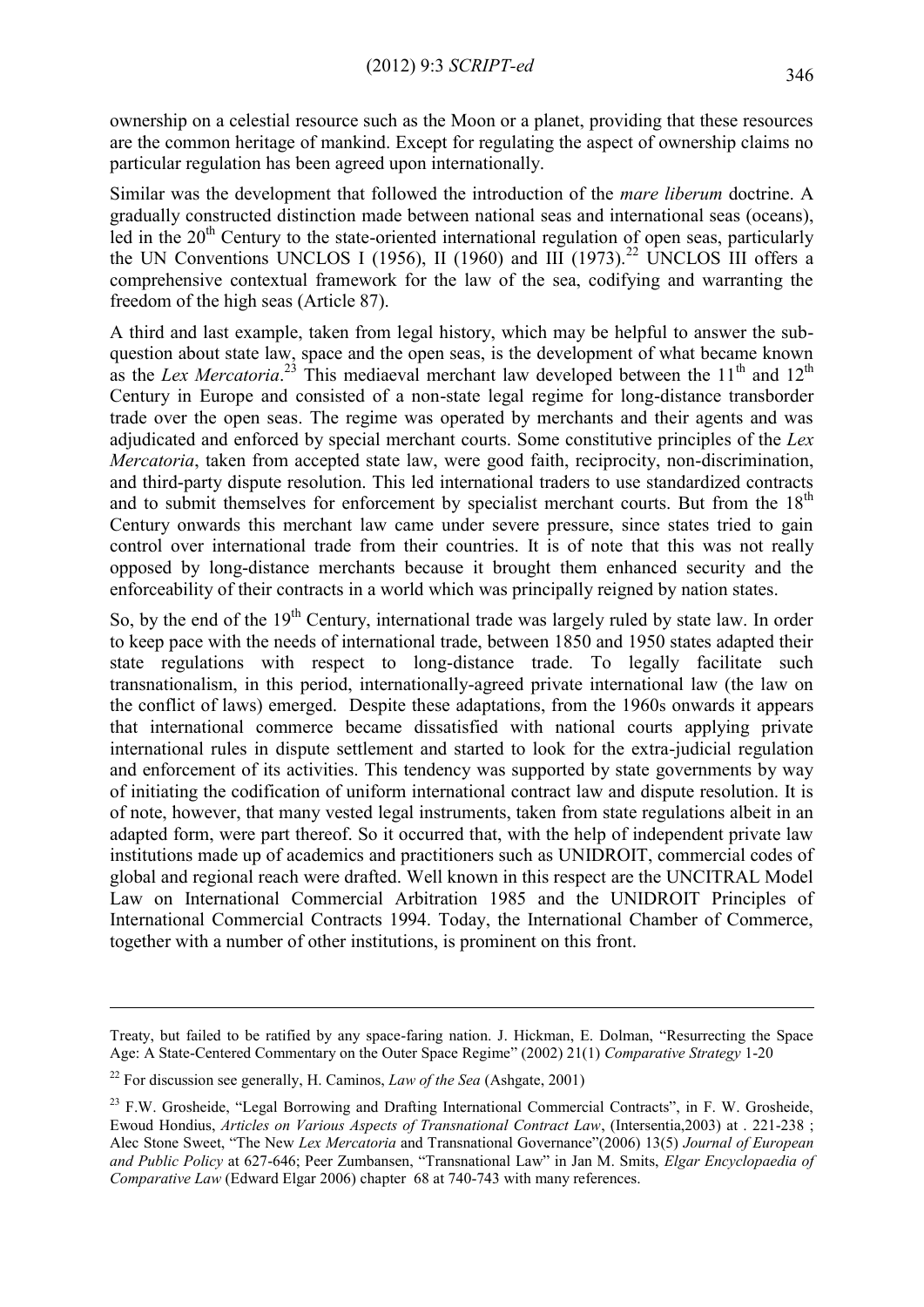This, what became known as *Lex Mercatoria Moderna,* has raised hard questions about the legality and the enforcement of law and about the dependency of law on state powers.<sup>24</sup> Indeed, the emergence of such non-state law appears to pose a potential challenge to the predominance of an international legal order which is dominated by Western political and jurisdictional institutions. Since the mid-1960s, voluminous literature on these questions has been produced by academics and practitioners (lawyers, arbitrators) alike, without so far offering commonly accepted answers.<sup>25</sup> The divide here is between *Traditionalists* and *Non-Traditionalists*. Traditionalists look at the *Lex Mercatoria Moderna* as a set of legal practices the use of which has been made possible by states. In their view, over time nation states, based upon agreed national and international law, have granted a certain contractual autonomy to transnational commercial actors, while retaining ultimate regulatory authority over these practices. In contrast, *Non-Traditionalists* have argued that state authorities have largely relinquished their authority to regulate international contracting and dispute resolution, accepting and permitting that transborder trade functions autonomously in what is, in effect, an a-national environment. Today it is not certain if ever the twain will meet.<sup>26</sup>

#### **Interim conclusion 2**

1

For a second interim conclusion in my view the described developments show that, over the years, it has appeared to be possible to extend law that gradually had become the principal instrument of ordering the territories of nation states in the physical world, to spaces in that physical world that were at first seen as belonging to nobody *casu quo* to everybody and beyond anybody's control. This extension was founded upon concepts which to that aim from the  $17<sup>th</sup>$  Century onwards were produced by legal theory and legal practice. Central to these concepts was the notion of sovereignty. In order to fall under the rule of law, *i.e.* to become a territory, a space needed to have a sovereign.

As a consequence, an important issue became the question of how legitimate sovereignty nationally and internationally recognized – could be vested. It appears - and it suffices for

<sup>24</sup> Ursula Stein, *Lex mercatoria: Realitaet und Theorie* (Klostermann, 1995); Willem Grosheide, The Duty to Deal Fairly in Commercial Contracts, in Stefan Grundmann, Denis Mazeaud (eds.) *General Clauses and Standards in European Contract Law* (Kluwer Law International,2006) at 197; Filip DeLy, "Lex Mercatoria (New Merchant Law): Globalisation and International Self-Regulation" in Richard P. Appelbaum, William F. Felstiner, Volkmar Gessner (eds.) *Rules and Networks: The Legal Culture of Global Business Transactions* (Hart Publishing, 2001) see Part Three: The Autonomous Rules: the new *lex mercatoria* and self-regulation 151-248 at159 (the *Lex Mercatoria* is a set of rules finding their origins outside domestic legal systems which are applicable to international business transactions [largely] composed of international sources of law and selfregulatory rules).

 $25$  Stone Sweet, note 23 above at 627. For a formal definition of identity see Hal Abelson, Lawrence Lessig, Digital Identity in Cyberspace, White Paper submitted for 6.805/Law of Cyberspace: Social Protocols, available at<http://www.swiss.ai.mit.edu/6095/student-papers/fall98-papers/identity/white-paper.html> (accessed 3 Dec. 12) at 3: "Basically, the essential and unique characteristics of an entity are what identify it."

<sup>&</sup>lt;sup>26</sup> Relevant in this respect is the following quotation from Marcel Fontaine, Filip DeLy, Droits des contrats internationaux (Bruylant/FEC 2003),.at 673-674: "Le constat que l'on peut tirer de ces débats est qu'une majorité des membres du Groupe de Travail [a group of scholars and practitioners specialising in international contract drafting which assisted the authors] sont hostiles ou réticents à admettre que la practique contractuelle internationale se développe en dehors des cadres du droit étatique. Ce constat a notament souligné en ce qui concerne les clauses de best efforts, les clauses pénales, les clauses d'exonération et de limitation de responsabilité et les clauses de hardship. Evidemment, il y a des exceptions… Ces exceptions ne semblent que confirmer une practique générale de reference à un droit national…Par contre, la practique contractuelle internationale confirme son autonomie par rapport au droit étatique dans la mesure où les practiciens développent de nouvelles solutions ou techniques dans les limites posées par le droit étatique."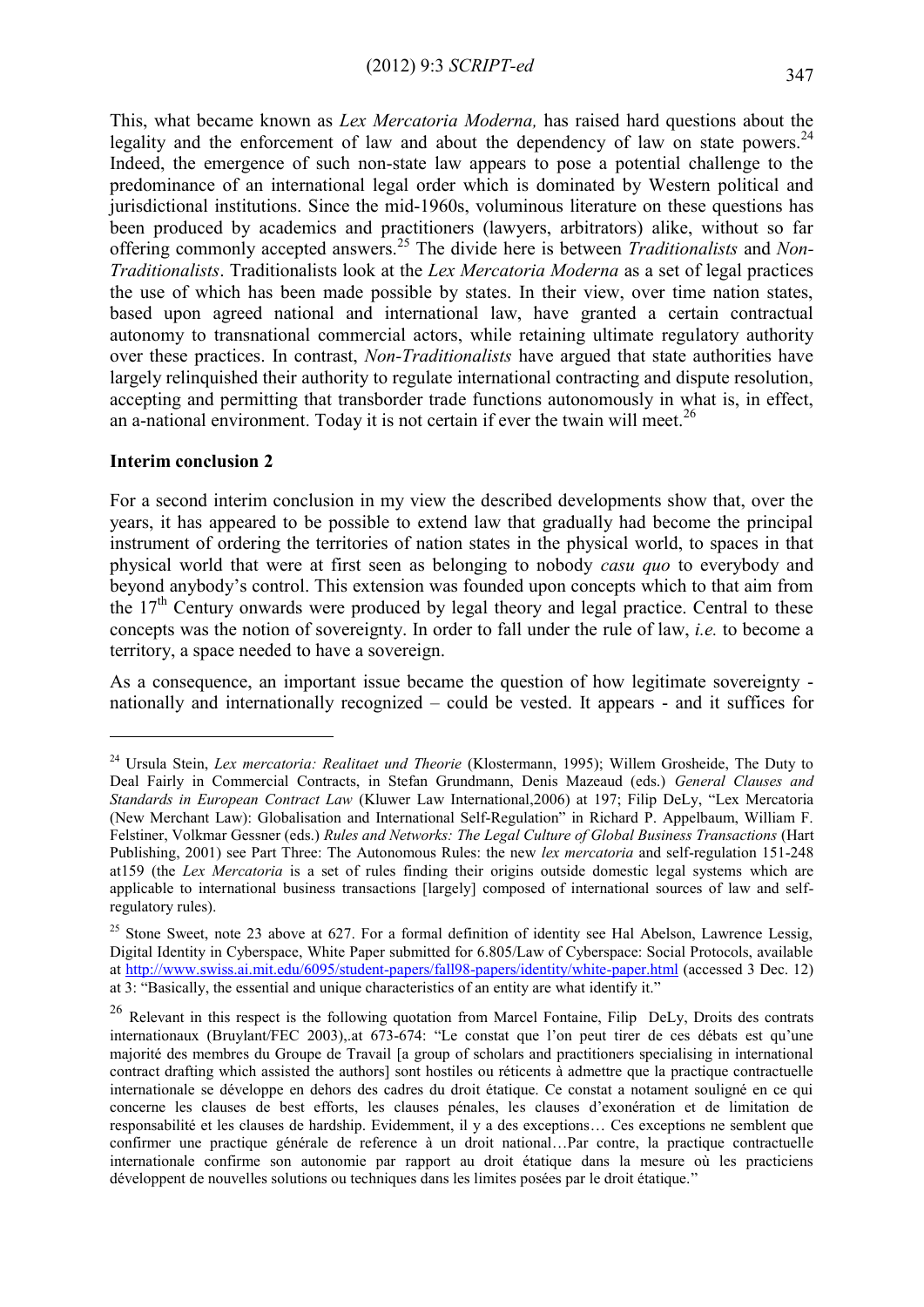present purposes - that this could be the result of the factual occupation of no man's land, of negotiations between those who were already sovereigns, or through - again national and international – the acceptance by actual sovereigns of a form of self-government in a specific societal group (international commercants). It should be stressed that this all concerned the physical, real world in its terrestrial appearance.

Later, it appeared that the indicated theories *per analogiam* also could be applied and as a consequence were applied to use law as we know it for the ordering of spaces other than terrestrial spaces, such as parts of Outerspace, *e.g.* the Moon. This raises the intriguing question of whether it will also be possible to extend and apply real world law to and in the virtual world, *i.e.* Cyberspace*.* For an answer to that question, it seems appropriate to pay attention to the phenomena of *off-line identity* and *on-line identity*. 27

# **3. Law and (Legal) Identity**

# *3.1. Off-line Identity*

1

Identity, as we know it today in relation to societal (inter)relations, is a rather modern and still somewhat unclear concept.<sup>28</sup> It plays a role in the current debates about such issues as personality, gender, religion, nationality, ethnicity, and the like. Applied to law for present purposes, the notion of identity will be used as the common denominator for a description of any aspect of ascribing human behaviour in a societal context.

Identity, although not labelled with that term, matters in law. History teaches us that through the ages law has been more than norms and regulations alone. Of old one can already find references to that characteristic of law in religious and philosophical sources.<sup>29</sup> Indeed, law also establishes and reinforces the identity of individuals. As is well known, since the 19th Century, groups (corporations; corporate entities), including nation states, are treated equally. Granting legal identity and/or personality to groups is an interesting development which is comparable to the gradual expansion of the notion of space and of that of virtual identity. These corporate entities were in fact incorporated fictional persons, originating by governmental declaration by authorities under existing law.

Recognition by the law of an individual's or a group's personality and/or identity has as a consequence that it is transformed into a legal position and *vice versa*. However, this does not mean that claiming such a legal position is always done successfully. As an example we only have to consider what has happened over time with the development of human rights. Whereas for individuals and groups in the Western world these rights have only recently been introduced (recognized, if you wish), in other parts of the world (*e.g.* for indigenous groups) this is still not the case. $30$ 

<sup>&</sup>lt;sup>27</sup> See for a comparable reasoning *per analogiam* with regard to the players of virtual games Edward Castronova, The Right to Play, in Jack M. Balkin, Beth Simone Noveck (eds.) *The State of Play: Law and Virtual Worlds* (New York University Press, 2006) comparing the gamer to the legal fiction of corporate identity.

<sup>&</sup>lt;sup>28</sup> The identity concept in its original sense is practised in philosophy and formal logic.

 $^{29}$  Legal cultures in ancient times, but also still in modern societies, acknowledge legal identity or personality differently. See on legal identity and legal tradition Patrick H. Glenn, Legal Traditions of the World (Oxford University Press,2000) at 31-37.

 $30$  Legal identities such as corporations can also claim human rights protection. See for the position of indigenous peoples UNO, Declaration of Indigenous Peoples 2007.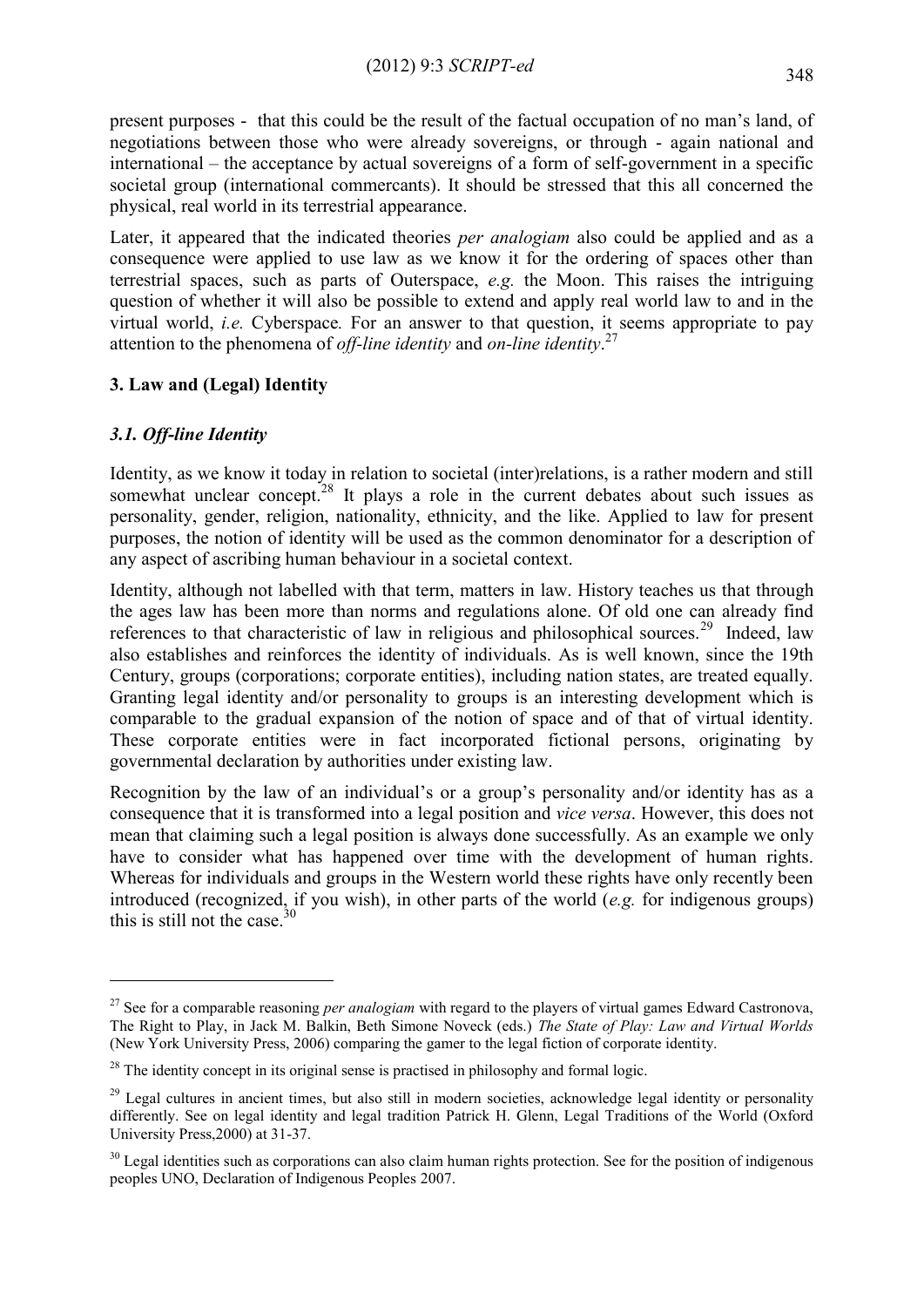So, recognition by a national state of whatever form of legal position vests a relation between (a person's) identity and a particular space, a specific national territory. Many examples can be given of that state of affairs such as the law regarding national frontiers, the law of nationality, the law of personal information and the protection of privacy, the law of the family, the law of (mis)representation, the law against identity theft, procedural law, and aspects of intellectual property law.<sup>31</sup> In all these different fields of law the relation between identity and space is at stake and is regulated from a particular perspective.

Related to, but different from, the issue of identity is that of anonymity and pseudonymity as a special form thereof. Generally speaking, modern law takes account of these forms of identity as part of the law on privacy. However, it is questionable but arguable whether, with respect to anonymity and pseudonymity, the same applies as has been stated for identity.<sup>32</sup> The latter is arguable, since if and in as far as anonymity and pseudonymity are reducible to persons (natural persons as well as legal persons), these persons are always situated in the physical world. Finally, it should be stressed that what has been said so far is applicable to physical identity in the physical world. $33$ 

# *3.2. On-line Identity*

1

Next comes on-line identity: does what counts for off-line identity also count for on-line identity?<sup>34</sup>

Before answering that question, the notion of on-line identity needs to be clarified by distinguishing at least two forms thereof. First comes a person's real identity, *i.e.* her or its acting in Cyberspace as Miss so-and-so or Corporation x. In that capacity, the real person makes herself or itself known in the Internet environment as the same person that she or it is in the physical world. Next comes a person's virtual identity, *i.e.* her or its acting in Cyberspace as a character which is different from that in the physical world, but directed by the real person that uses it, while being constrained by that same character which it develops in the virtual world that is beyond her or its control.<sup>35</sup> Virtual identity can be temporary (for

 $31$  Since these comments are on material law, I will not pay attention to procedural issues such as questions of jurisdiction (competent courts) in relation to national territories.

<sup>32</sup> See on his *e.g.* A. Michael Froomkin"Legal Issues in Anonymity and Pseudonymity" (1999) 15(2) *The Information Society: An International Journal,* 113-127; J.E.J. Prins, "Over privacy, identiteit en anonimiteit in de informatiemaatschappij" in J.M. Titulaer-Meddens (ed.) *Privacy: ons een zorg! De betekenis van privacybescherming voor het V&W-beleid, Ministerie van Verkeer en Waterstaat* 2002, at 30-42, with references to Dutch and foreign sources. Ken D. Kumayama "A Right to Pseudonymity" (2009) 51 *Arizona Law Review* 427-464 available at:<http://www.arizonalawreview.org/pdf/51-2/51arizlrev427.pdf> (accessed 10 Dec 12) Simone Van der Hof, Bert-Jaap Koops, Ronald E. Leenes "Anonymity and the Law in the Netherlands" in I. Kerr, V. Steeves, C. Lucock (eds.) *Lessons from the Identity Trail: Anonymity, Privacy and Identity in a Networked Society* (Oxford University Press, 2009).

 $33$  It is assumed here that it is still well-thought of to qualify and characterize the physical world as reality. But see also Derrick de Kerckhove, *The Skin of Culture: investigating the new electronic reality* (Sommerville House, 1997) at 120: *Since Einstein, Niels Bohr, Heisenberg, Freud and television, reality has been disintegrating rapidly. Today it is falling apart (…) Emulating the Beatles, physicist and theorist David Bohm is hard at metaphysical work to show that yes, it's true, it's all in your mind.*

<sup>&</sup>lt;sup>34</sup> The terms on-line identity, Internet identity, or Internet persona are used indiscriminately. In what follows, I do not take into account a new, special form of virtual identity stemming from accepting that a computer (software)-enabled agent can execute autonomously both human and machine-related actions.

<sup>35</sup> Danièle Bourcier, De l'intelligence artificielle á la *personne virtuelle*: émergence d'une entité juridique?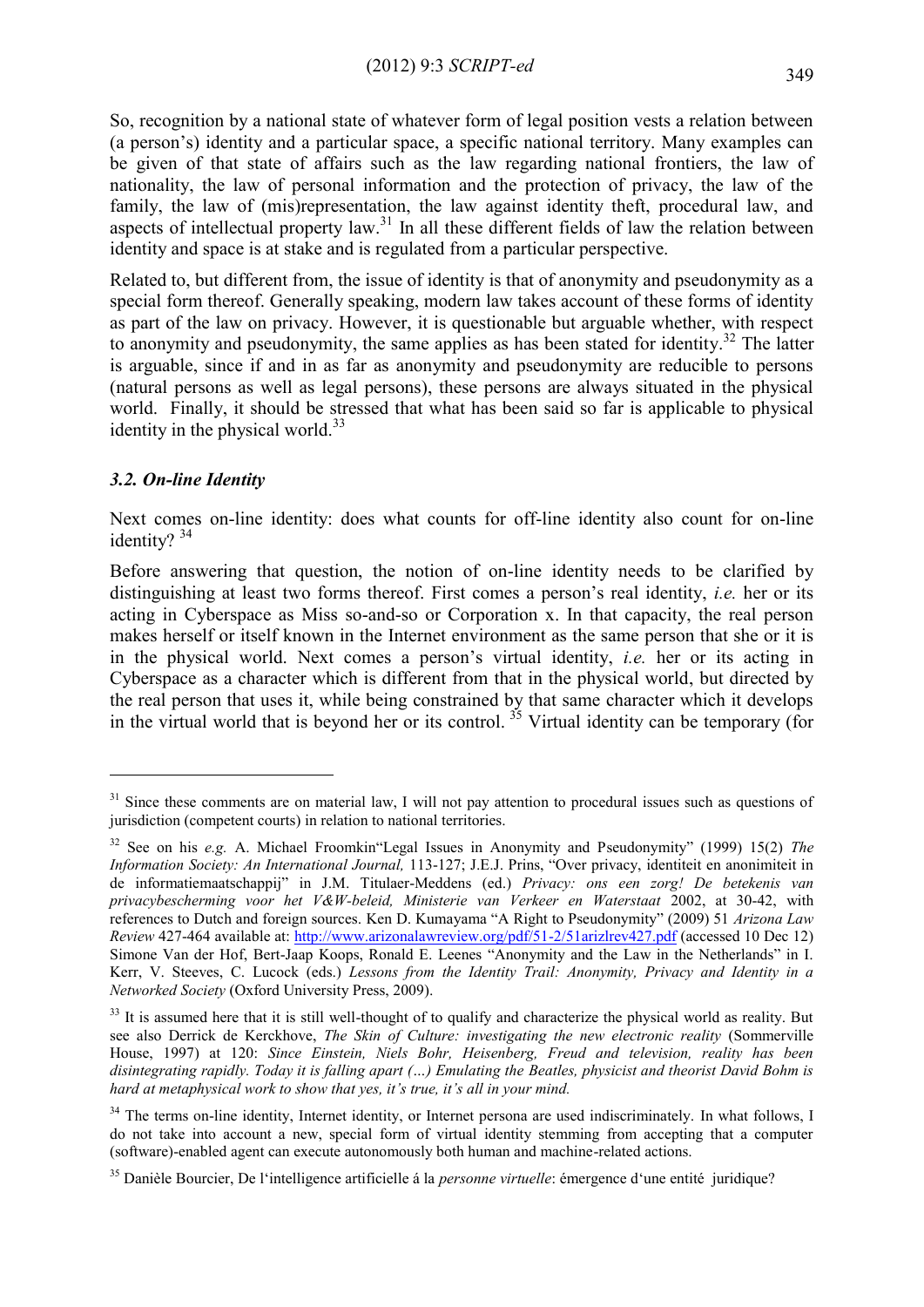the time the on-line contributor is on-line with that specific identity) or permanent (when the natural person chooses to remain active in her virtual identity).

Taking on a virtual identity is of particular concern for natural persons. Examples thereof can be found in on-line contexts such as Internet forums, instant messaging and on-line games.<sup>36</sup> It is done by choosing an avatar, an iconized graphic image. What counts for natural persons equally counts for communities thereof. Such communities, *e.g.* Second Life, are known as MUDs (Multi-User Domains): on-line environments where multiple users are logged on and interact with one another.

In the context of this paper the LambdaMOO example is exemplary.<sup>37</sup> It can be described as a text-based virtual community. Within its confines, participants, exploring this virtual world, can talk or play; can flirt or fight; can drive automobiles and fly helicopters; can build houses and make investments; can create copyrightable works and commit torts; can take on jobs or book theatre tickets; can teleport themselves from the Netherlands to Africa or take an elevator form the USA to China. In sum, participants are building their own universe by even creating a new language or building a new social structure. Interestingly, also a legal system is emerging within this LambdaMOO world. This system is mainly an arbitration-based disputesettlement self-regulation with respect to property rights and free speech rights in the MOO.<sup>38</sup>

Not surprisingly, the phenomenon of real persons entering Cyberspace by adopting a virtual identity has raised concerns about whether it is first desirable and secondly possible to regulate this virtual society. For indeed, if virtual worlds such as games evolve into alternative places not only for leisure and entertainment, but also for working and investing, it is questionable whether this can be done without real world law stepping in to protect the participants from arbitrary judgements by the game developers. All sorts of preliminary questions should be answered in that respect. So, if one takes the view that the law of the real world is applicable in Cyberspace, what are the arguments for such a claim?

But if one takes the view that real world law is not applicable in Cyberspace, even more difficult questions arise, such as whether it is possible, and if so, on what grounds, to offer protection *e.g.* against virtual damage to property or virtual harm to the person. Does it require for such actions that the accused virtual person has legal subjectivity, making it accountable for legal rights and obligations? For that aim should the fiction of legal personality, introduced in the real world for corporate entities, be extended to the virtual world for virtual persons?

In this respect it is important to note that in Cyberspace, even more than in the real world, anonymity and pseudonymity are used as vehicles of virtual identity. Whilst anonymity or pseudonymity - like in the real world - may be sought here for legitimate reasons, it may also be used for illegitimate goals. Again it is worth knowing in such an instance whether, and if so, how well, traditional law applies in the Internet world.

It is appropriate to return here to Post's argument, holding that with regard to Cyberspace (external) regulation imposed by national states is less legitimate than (internal) regulation developed by virtual communities themselves. It is of note that obviously any regulation is

1

See on that Ralph Koster, Declaration of the Rights of Avatars 2000, available at http://www.raphkoster.com/gaming/playerrights.shtml (accessed, 3 Dec 12)

<sup>&</sup>lt;sup>37</sup> LambdaMOO was introduced in 1990 by Pavel Curtis (Xerox Parc). A MOO is a variety of a MUD.

<sup>38</sup> Jennifer L. Mnookin, "Virtual(ly) Law: The Emergence of Law in LambdaMOO"(1996) 2(1) *Journal of Computer- Mediated Communication*.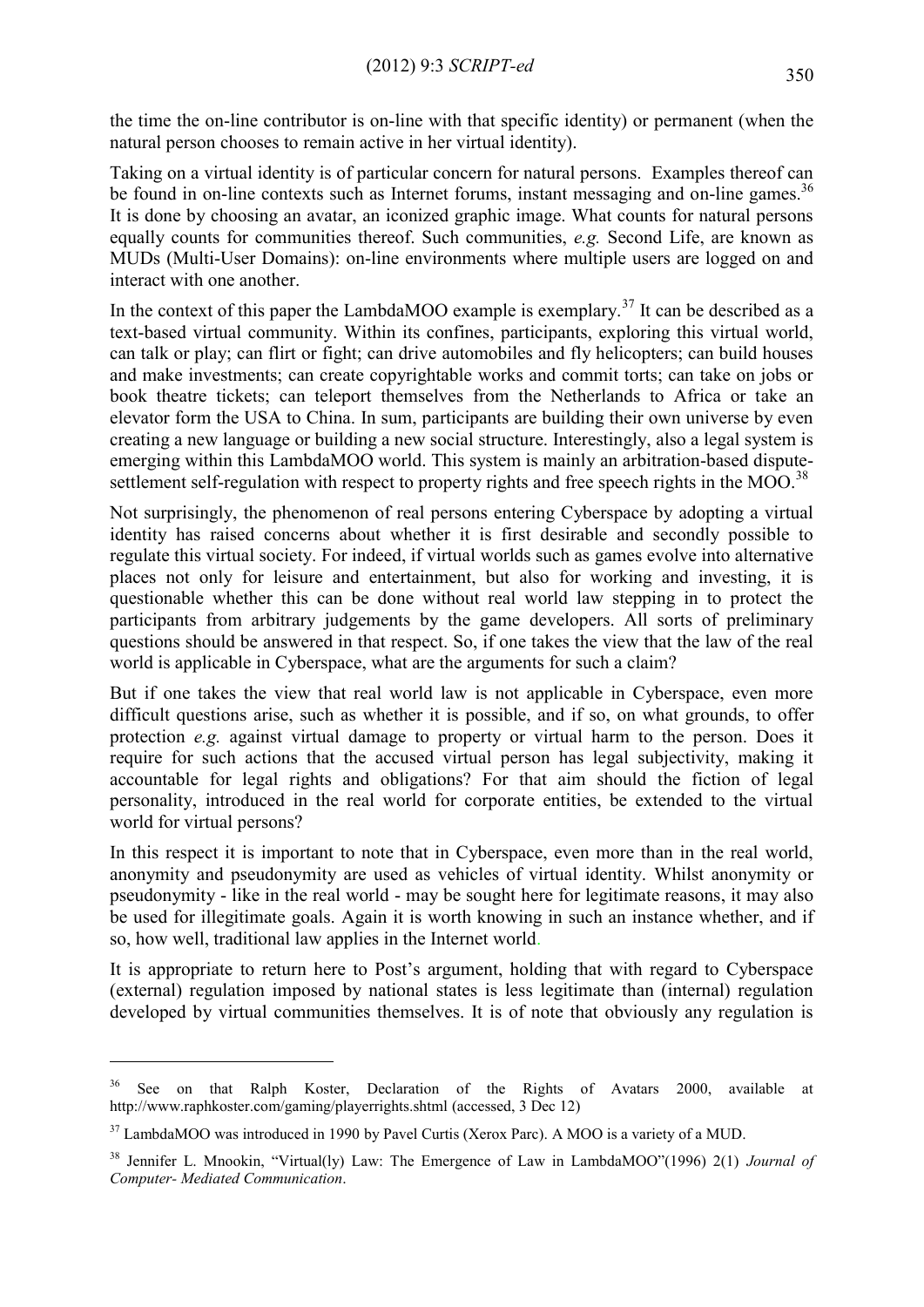also desirable for Post, but that he prefers self-regulation above state regulation since the latter "completely abandon any notion that governments derive… their just power from the consent of the governed, or that the individuals to whom law is applied have the right to participate in formulating those laws."<sup>39</sup> Post stresses that if virtual communities' own sovereignty is not recognized, this, together with the possibility to fall back on state law, risks making virtual law *play-law*.<sup>40</sup> He asks himself "who will undertake the hard work required to set up a legal system if it's just play-law...and (i)f everyone believes that "real law" from "real sovereigns" is the only law that matters (or can ever matter)."<sup>41</sup>

In line with some other scholars, Suzor has convincingly argued that accepting that the fallback position on enforceable state law stands in the way of an adequate development of selfregulation in the shadow of state law is contradicted by *e.g.* the flourishing of contract law which is principally left to the freedom of the parties.<sup>42</sup> Besides, as has been pointed out by Cohen, there seems to be no reason why either full self-regulation or total state law should be relied upon. $43$ 

## **Interim conclusion 3**

In my reading of the reported juxtaposition of off-line identity and on-line identity the following three contesting views can be distinguished:

- **-** the virtual world, with its inhabitants, is a play space that should be left to its own devices
- the virtual world, with its inhabitants, is more than a play space but should nonetheless be
- left to its own devices

- the virtual world and its inhabitants is an extension of the real, physical world (the earth)and ought to be approached from that perspective

It follows that when it comes to regulation, it depends on the view taken whether no regulation whatsoever, self-regulation, state regulation, or in one of the last two instances, a combination thereof should be opted for.

I share the view that the virtual world ought to be seen as an extension of the real world and that, as a consequence thereof, acts performed in the virtual world - either in a person's own name or by using anonymity or pseudonymity – should be related to the addressers of these acts in the real world. This means that adopting a virtual identity does not safeguard a natural person from the applicability of real world law to his behaviour in Cyberspace, whether or not in combination with sector-specific self-regulation. For, whereas systems of self-regulation might arguably have a role to play here in limited circumstances, it seems that more formal controls are required now that the Internet has moved far beyond any comparison to a members' club.

 $39$  Post, note 2, p. 910 (117a).

 $40$  Post, note. 2, p. 913.

 $41$  Post, note 2, p. 913.

<sup>42</sup> Nic. Suzor, "The Role of the Rule of Law in Virtual Communities" (2011) *Berkeley Technology Law Journal*  1818 -1866

 $43$  Cohen, note 12 at 224.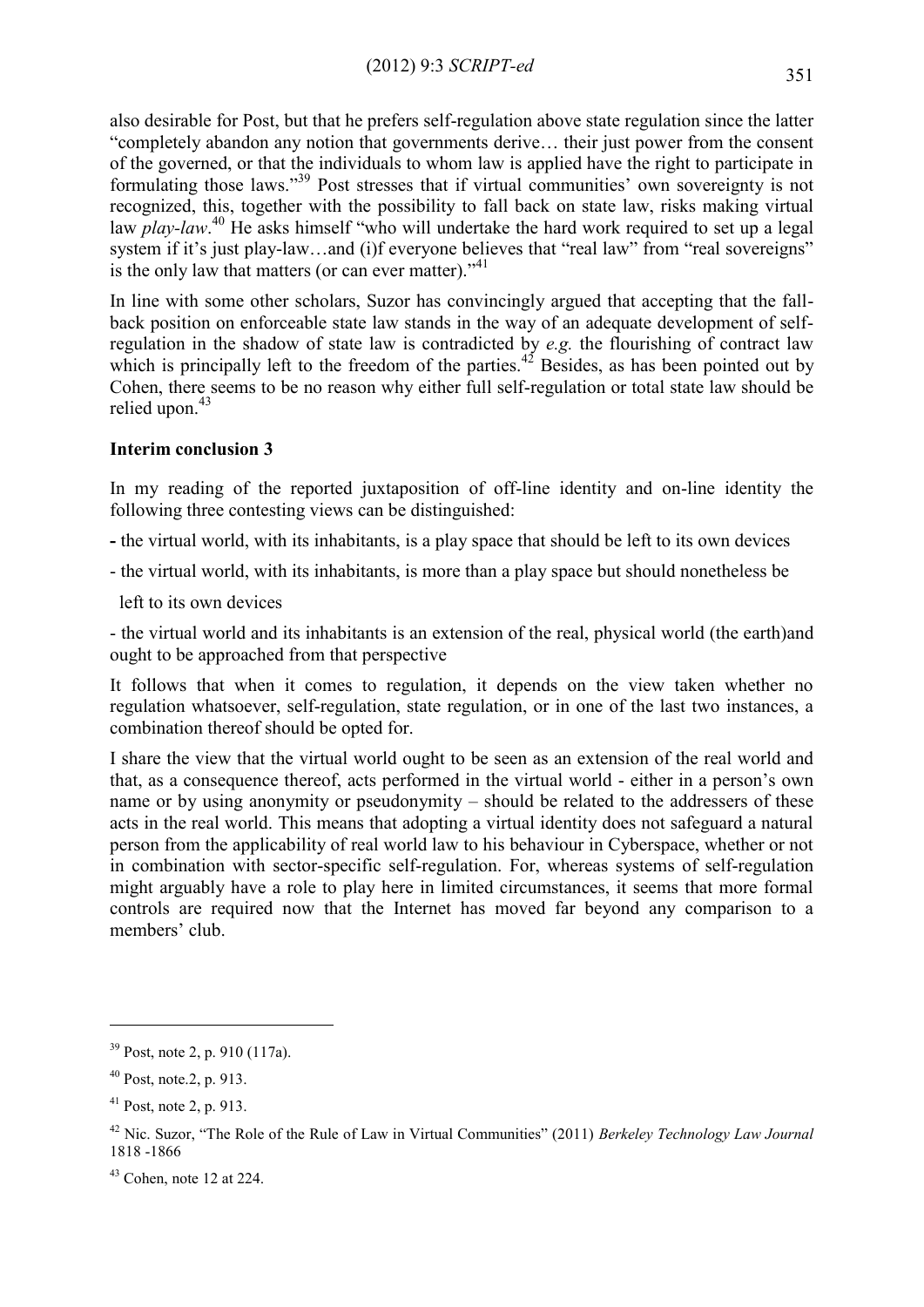#### **4. Concluding Observations**

<u>.</u>

In the Introduction, with reference to the Goldsmith/Post debate, a distinction has been made between the Unexceptionalists' and the Exceptionalists' view of regulating Cyberspace. Later on, this distinction has been articulated and extrapolated by making the juxtaposition between the Citizens' approach and the Netizens' approach, as well as that between the Traditionalists and the Non-Traditionalists. Positioning myself in this debate, I may say that I feel most comfortable with the Unexceptionalists' *cum suis* view.

My first argument in this respect is of a philosophical and a politico-legal nature. To me it is rather artificial (and just the opposite of what the Exceptionalists call artificial) to perceive Cyberspace as a world of its own that is disconnected from the physical world. This is artificial, since both worlds are in the end inhabited by natural persons or their representatives. For that aim it is not even required to use the 'Cyberspace as a place' metaphor. I agree on this point with Cohen arguing that Cyberspace is best understood as a networked space, connected to the real world space and inhabited by natural persons as its users and understandable through experience.

It follows, and I think that this is desirable, to keep the real world and the virtual world related to each other in many respects, one of these being legal regulation. Taking into consideration that mankind incontestably favours some sort of regulation for living together above the struggle of all against all, which will inevitably follow upon lawlessness, the existence of law is indispensable for the preservation of order and the achievement of coordination in any human society. Without law various desiderata for human beings will remain impossible, or will be severely impaired. I do not see why that is different in the virtual world in comparison with the physical world.<sup>44</sup>

My second argument is that it also seems to be quite well possible to apply real world law (both state law and self-regulation!) to Cyberspace when viewed from a technical-legal perspective. In the same way as it has been possible through the ages to apply, by extension, existing positive state law to regulate spaces that were initially seen as no man's land, to internationally regulate open seas by either qualifying them as public domain or transforming them into territorial waters, and to develop an internationally accepted self-regulatory system of merchant law in the shadow of state law, it is perfectly legitimate to regulate Cyberspace by any form of real world law. Legally accepted instruments such as the use of analogies and fictions can also be helpful in this respect. The fictional personhood for corporations is a clear example. Looking from the indicated perspective at the questions put forward at the beginning leads to a negative answer thereto: no, in fact these questions are not really new, and already provided answers can again be used.

However, this still leaves unanswered the question of what kind of legal regulation would be best placed. Here again I favour an approach that links the real world and the virtual one to each other. Given the fact that today's physical world is structured along the lines of national states, it is national state law and international state law which in my view best serve the need to regulate the virtual world. This is not to say that I do not see room for additional forms of self-regulation. I do see room for that, but always in the shadow of real world law.

<sup>&</sup>lt;sup>44</sup> For present purposes I use the following definition of law: a system of authoritative norms for the general regulation of conduct, offering adequate means for the enforcement of that norm. Comp. Matthew Kramer, *In Defense of Legal Positivism* (Oxford University Press, 1999) at 254: "In short, the existence of law within any community is a necessary condition for the rewardingness of individual lives and the fruitfulness of social/economic/political relations therein."